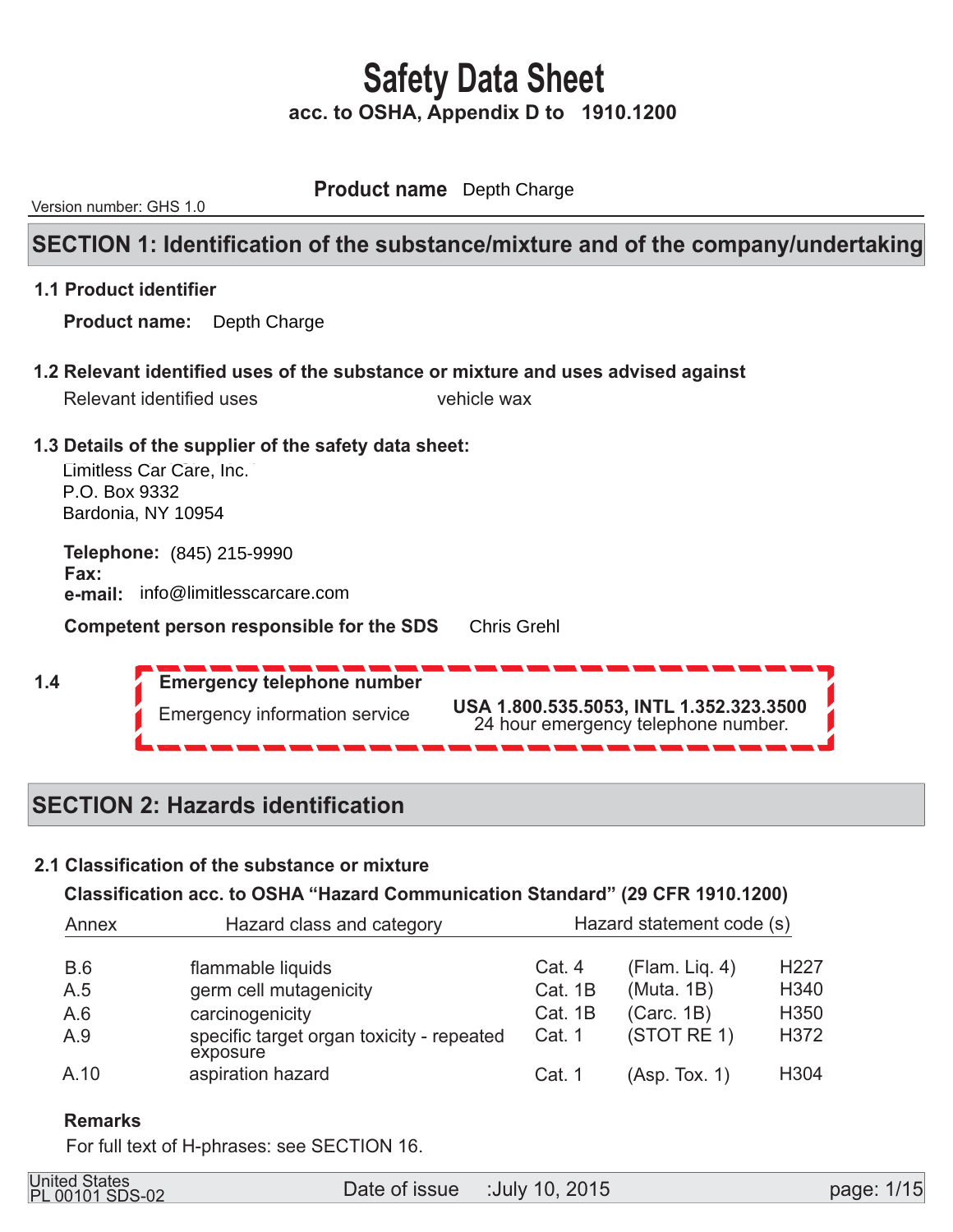**Product name** Depth Charge

Version number: GHS 1.0

#### **The most important adverse physicochemical, human health and environmental effects**

 Delayed or immediate effects can be expected after short or long-term exposure. The product is combustible and can be ignited by potential ignition sources.

#### **2.2 Label elements**

 **Labelling acc. to OSHA "Hazard Communication Standard" (29 CFR 1910.1200)** 

 **Signal word** 



GHS08



#### **Hazard statements**

| H <sub>22</sub> 7 | Combustible liquid.                                             |
|-------------------|-----------------------------------------------------------------|
| H <sub>304</sub>  | May be fatal if swallowed and enters airways.                   |
| H <sub>340</sub>  | May cause genetic defects.                                      |
| H <sub>350</sub>  | May cause cancer                                                |
| H372              | Causes damage to organs through prolonged or repeated exposure. |
|                   |                                                                 |

#### **Precautionary statements**

#### **Precautionary statements - prevention**

Obtain special instructions before use.

Do not breathe dust/fume/gas/mist/vapors/spray.

### **Precautionary statements - response**

IF SWALLOWED: immediately call a POISON CENTER or doctor/physician.

IF exposed or concerned: get medical advice/attention.

Do NOT induce vomiting.

In case of fire: Use sand, carbon dioxide or powder extinguisher to extinguish.

### **Hazardous ingredients for labelling** Stoddard Solvent, Distillates (petroleum), hydrotreated light

### **2.3 Other hazards**

This material is combustible, but will not ignite readily.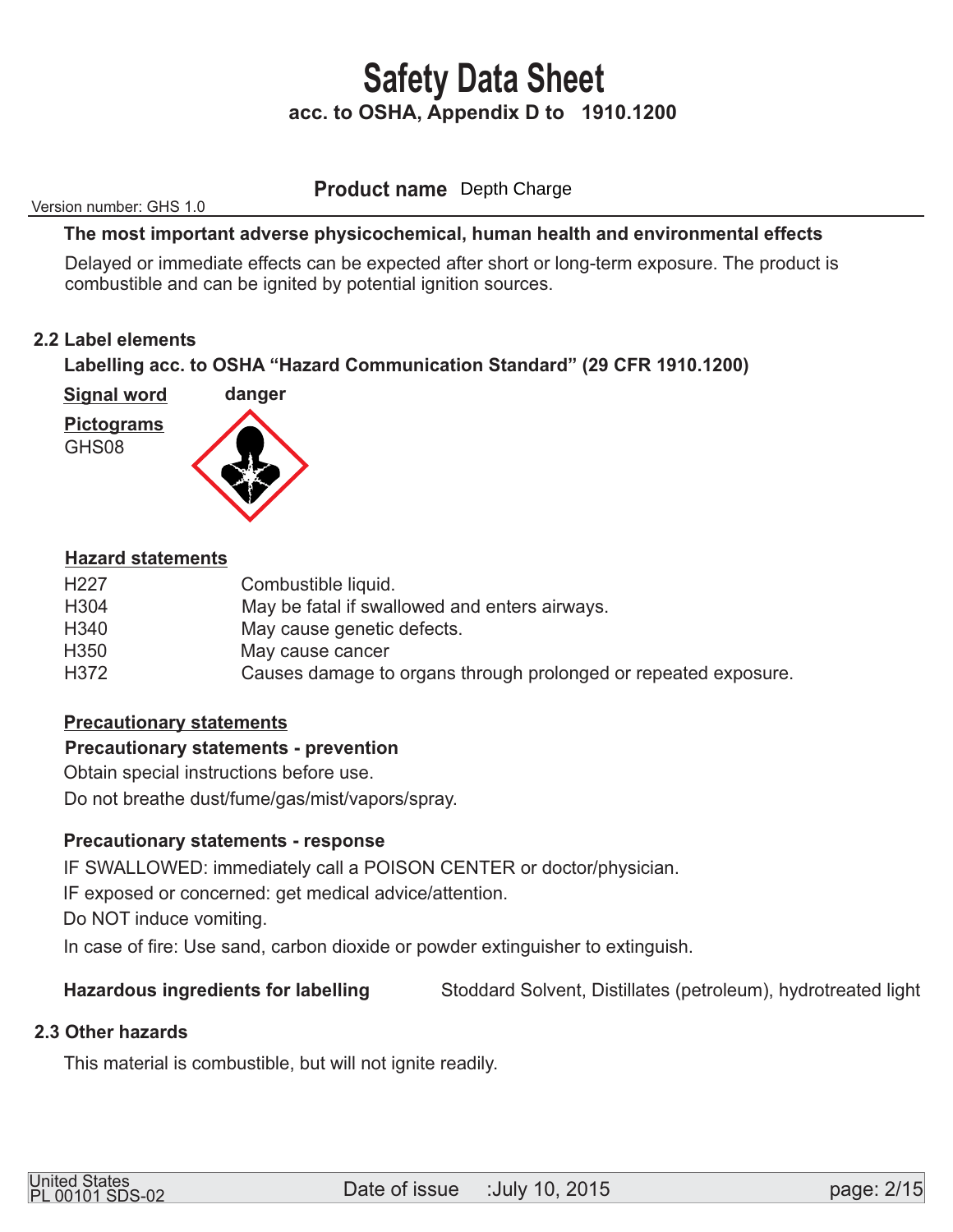**Product name** Depth Charge

Version number: GHS 1.0

### **SECTION 3: Composition / information on ingredients**

### **3.1 Classification of the substance or mixture**

not relevant (mixture)

#### **3.2 Mixtures**

#### **Description of the mixture**

| Name of substance                              | <b>identifier</b>     | $Wt\%$    | <b>Hazard class and category</b> |                                                                 | <b>Hazard</b><br>statement                                               |
|------------------------------------------------|-----------------------|-----------|----------------------------------|-----------------------------------------------------------------|--------------------------------------------------------------------------|
| <b>Stoddard Solvent</b>                        | CAS No.<br>8052-41-3  | $10 - 25$ | B.6<br>A.5<br>A.6<br>A.9<br>A.10 | Flam. Liq. 3<br>Muta, 1B<br>Carc. 1B<br>STOT RE1<br>Asp. Tox. 1 | H <sub>226</sub><br>H340<br>H <sub>350</sub><br>H372<br>H <sub>304</sub> |
| Distillates (petroleum),<br>hydrotreated light | CAS No.<br>64742-47-8 | $10 - 25$ | B.6<br>A.10                      | Flam. Lig. 4<br>Asp. Tox. 1                                     | H <sub>227</sub><br>H304                                                 |

### **SECTION 4: First aid measures**

### **4.1 Description of first aid measures**

#### **General notes**

 Do not leave affected person unattended. Remove victim out of the danger area. Keep affected person warm, still and covered. Take off immediately all contaminated clothing. In all cases of doubt, or when symptoms persist, seek medical advice. In case of unconsciousness place person in the recovery position. Never give anything by mouth.

#### **Following inhalation**

Provide fresh air.

#### **Following skin contact**

 After contact with skin, take off immediately all contaminated clothing, and wash immediately with plenty of water.

#### **Following eye contact**

 Irrigate copiously with clean, fresh water, holding the eyelids apart. Remove contact lenses, if present and easy to do. Continue rinsing.

#### **Following ingestion**

Rinse mouth with water (only if the person is conscious). Do NOT induce vomiting.

| United States          |  |
|------------------------|--|
| <b>PL 00101 SDS-02</b> |  |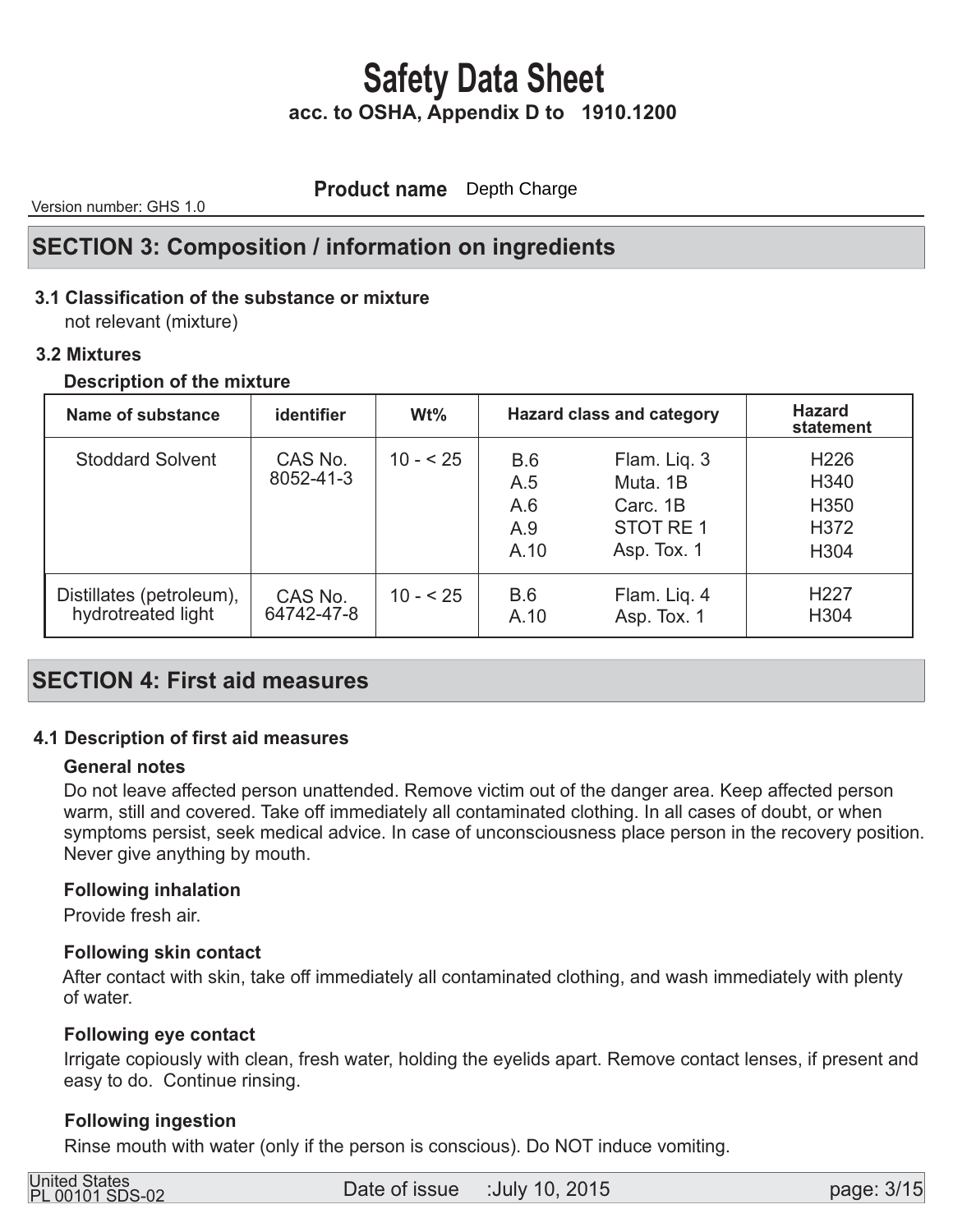**Product name** Depth Charge

Version number: GHS 1.0

### **SECTION 5: Firefighting measures**

#### **5.1 Extinguishing media**

#### **Suitable extinguishing media**

water spray, alcohol resistant foam, BC-powder, carbon dioxide (CO2)

 **Unsuitable extinguishing media** 

water jet

#### **5.2 Special hazards arising from the substance or mixture**

Explosive when mixed with combustible material.

 nitrogen oxides (NOx), carbon monoxide (CO), carbon dioxide (CO2)  **Hazardous combustion products** 

#### **5.3 Advice for firefighters**

 In case of fire and/or explosion do not breathe fumes. Co-ordinate firefighting measures to the fire surroun dings. Do not allow firefighting water to enter drains or water courses. Collect contaminated firefighting water separately. Fight fire with normal precautions from a reasonable distance.

### **SECTION 6: Accidental release measures**

#### **6.1 Personal precautions, protective equipment and emergency procedures**

#### **For non-emergency personnel**

Remove persons to safety.

#### **For emergency responders**

Wear breathing apparatus if exposed to vapors/dust/aerosols/gases.

#### **6.2 Environmental precautions**

Keep away from drains, surface and ground water. Retain contaminated washing water and dispose it.

#### **6.3 Methods and material for containment and cleaning up**

 **Advices on how to contain a spill** Covering of drains.

#### **Advices on how to clean up a spill**

Wipe up with absorbent material (e.g. cloth, fleece). Collect spillage (sawdust, kieselgur (diatomite), sand universal binder).

### **Appropriate containment techniques**

Use of adsorbent materials.

#### **Other information relating to spills and releases**

Place in appropriate containers for disposal. Ventilate affected area.

| <b>United States</b> |                 |
|----------------------|-----------------|
|                      | PL 00101 SDS-02 |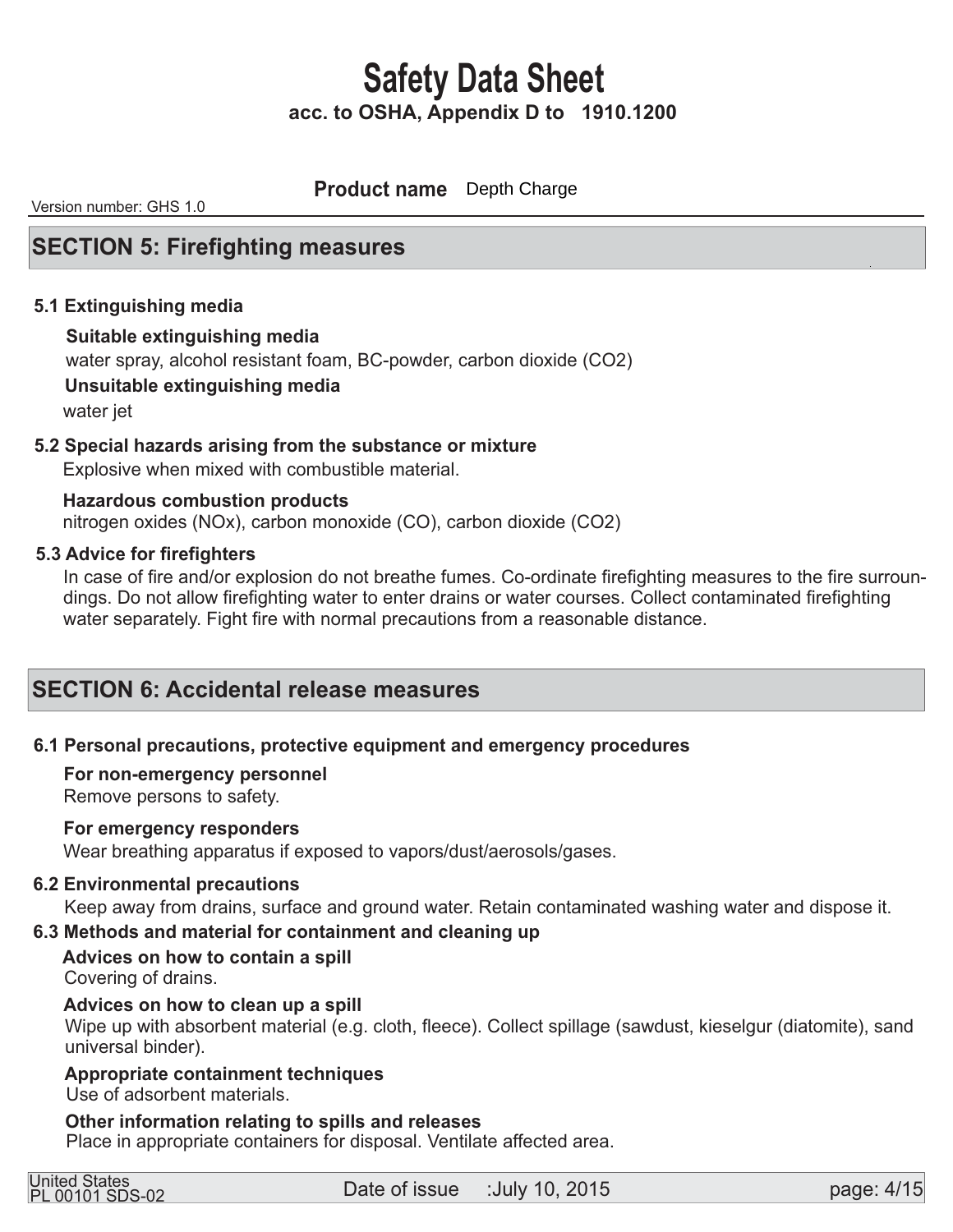**Product name** Depth Charge

Version number: GHS 1.0

#### **Reference to other sections**

Hazardous combustion products: see section 5. Personal precautions: see section 8. Incompatible materials: see section 10. Disposal considerations: see section 13.

### **SECTION 7: Handling and storage**

#### **7.1 Precautions for safe handling**

#### **Recommendations**

#### **Measures to prevent fire as well as aerosol and dust generation**

 Use local and general ventilation. Avoidance of ignition sources. Keep away from sources of ignition - No smoking. Take precautionary measures against static discharge. Use only in well-ventilated areas. Due to danger of explosion, prevent leakage of vapours into cellars, flues and ditches. Ground/bond container and receiving equipment. Use explosion-proof electrical/ventilating/lighting equipment. Use only non sparking tools.

#### **Warning**

 Places which are not ventilated, e.g. unventilated below ground level areas such as trenches, conduits and shafts, are particularly prone to the presence of flammable substances or mixtures. Vapors are heavier than air, spread along floors and form explosive mixtures with air. Vapors may form explosive mixtures with air.

#### **Advice on general occupational hygiene**

 Wash hands after use. Do not to eat, drink and smoke in work areas. Remove contaminated clothing and protective equipment before entering eating areas. Never keep food or drink in the vicinity of chemicals. Never place chemicals in containers that are normally used for food or drink. Keep away from food, drink and animal feedingstuffs.

#### **7.2 Conditions for safe storage, including any incompatibilities**

#### **Managing of associated risks**

#### **Explosive atmospheres**

 Keep container tightly closed and in a well-ventilated place. Use local and general ventilation. Keep cool. Protect from sunlight.

#### **Flammability hazards**

 Keep away from sources of ignition - No smoking. Keep away from heat, hot surfaces, sparks, open flames and other ignition sources. No smoking. Take precautionary measures against static discharge. Protect from sunlight.

#### **Incompatible substances or mixtures**

observe compatible storage of chemicals.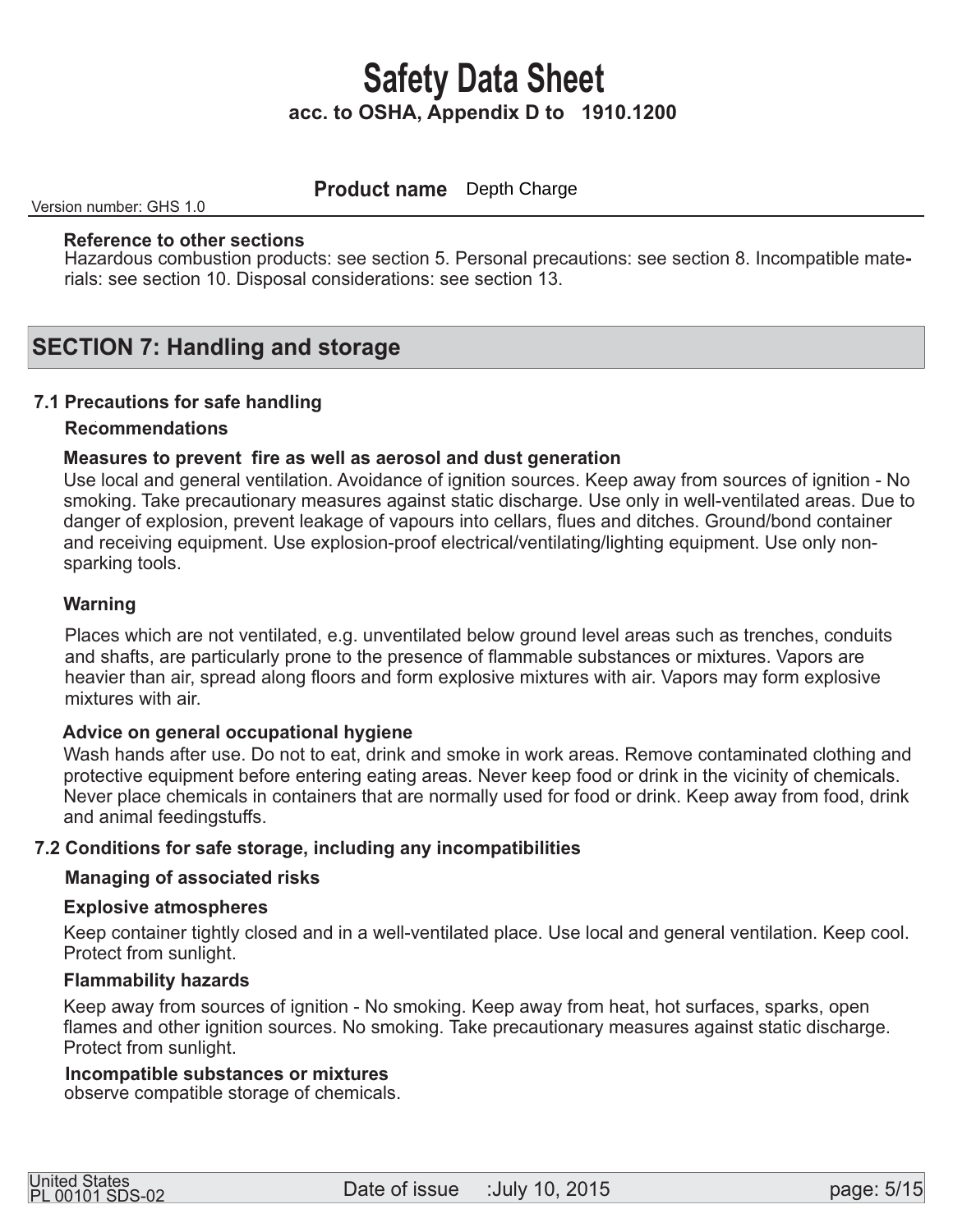#### **Product name** Depth Charge

#### Version number: GHS 1.0

#### **Control of the effects**

#### **Protect against external exposure, such as**  frost

 **Consideration of other advice** 

#### **Ventilation requirements**

Use local and general ventilation. Ground/bond container and receiving equipment.

#### **7.3 Specific end use(s)**

See section 16 for a general overview.

### **SECTION 8: Exposure controls / personal protection**

#### **8.1 Control parameters**

 **National limit values** 

 **Occupational exposure limit values(Workplace Exposure Limits)** 

| Coun-<br>try | Name of agent                   | <b>CAS No</b>     | <b>Identifier</b> | <b>TWA</b><br>$[$ ppm $]$ | $TWA_{2}$<br>[mg/m $^3$ ] | <b>STEL STEL</b><br>$[ppm]$ $[mg/m^3]$ | <b>Source</b> |
|--------------|---------------------------------|-------------------|-------------------|---------------------------|---------------------------|----------------------------------------|---------------|
| US           | ethyl alcohol (ethanol) 64-17-5 |                   | <b>PEL</b>        | 1.000                     | 1,900                     |                                        | 29 CFR OSHA   |
| US           | stoddard solvent                | $ 8052 - 41 - 3 $ | <b>PEL</b>        | 500                       | 2,900                     |                                        | 29 CFR OSHA   |

# **Notation**

Short-term exposure limit: a limit value above which exposure should not occur and which is related to a 15-minute period unless otherwise specified.

 TWA Time-weighted average (long-term exposure limit): measured or calculated in relation to a reference period of 8 hours time-weighted average.

# **Relevant DNELs/DMELs/PNECs and other threshold levels**

No data available.

#### **8.2 Exposure controls**

 **Appropriate engineering controls**  General ventilation.

#### **Individual protection measures (personal protective equipment)**

#### **Eye/face protection**

Wear eye/face protection.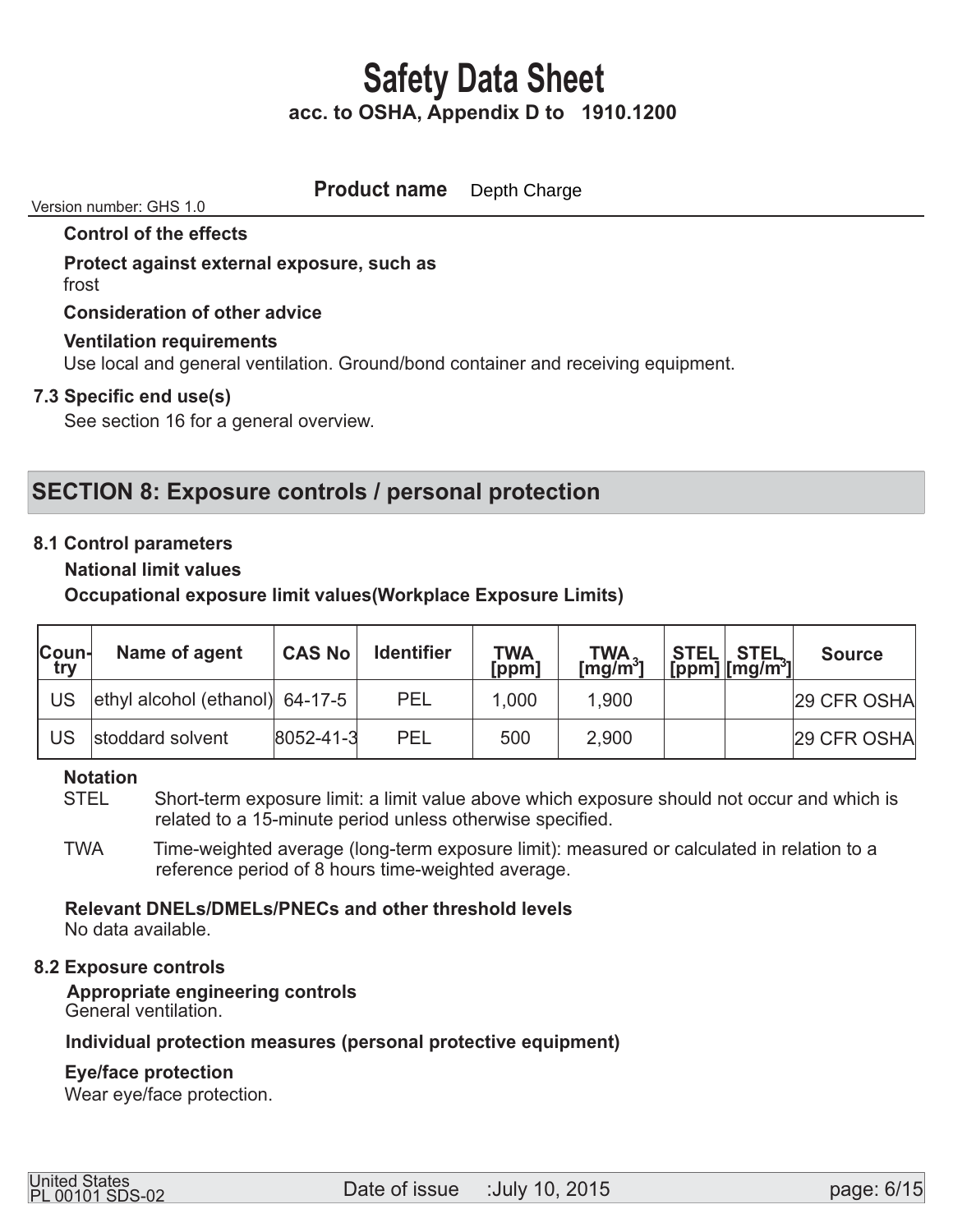**Product name** Depth Charge

Version number: GHS 1.0

#### **Skin protection Hand protection**

 Wear suitable gloves. Chemical protection gloves are suitable, which are tested according to EN 374. Check leaktightness / impermeability prior to use. In the case of wanting to use the gloves again, clean them before taking off and air them well. For special purposes, it is recommended to check the resistance to chemicals of the protective gloves mentioned above together with the supplier of these gloves.

#### **Other protection measures**

 Take recovery periods for skin regeneration. Preventive skin protection (barrier creams / ointments) is recommended. Wash hands thoroughly after handling.

#### **Respiratory protection**

In case of inadequate ventilation wear respiratory protection.

#### **Environmental exposure controls**

 Use appropriate container to avoid environmental contamination. Keep away from drains, surface and ground water.

## **SECTION 9: Physical and chemical properties**

### **9.1 Information on basic physical and chemical properties**

 **Appearance** 

| <b>Physical state</b>                   | : Liquid Creme.                                   |
|-----------------------------------------|---------------------------------------------------|
| Color                                   | : Black.                                          |
| Odor                                    | : Grape Fragrance.                                |
| Other physical and chemical parameters  |                                                   |
| pH (value)                              | $\div$ 7.1 at 25 °C                               |
| Melting point / freezing point          | : not determined                                  |
| Initial boiling point and boiling range | $:$ >65 °C at 1 atm                               |
| Flash point                             | : 68 °C at 101.3 kPa 154 °F at 1 atm (closed cup) |
| Evaporation rate                        | : not determined                                  |
| Flammability (solid, gas)               | : not relevant (fluid)                            |
| <b>Explosive limits</b>                 |                                                   |
| lower explosion limit (LEL)             | $: 1$ vol%                                        |
| upper explosion limit (UEL)             | $: 6$ vol%                                        |
| Vapor pressure                          | : 31.69 hPa at 25 $^{\circ}$ C                    |
| Density                                 | $: 0.98$ g/cm <sup>3</sup> 8.14 lbs/US Gal        |
| Relative density                        | : 0.98 - 1.02 water = 1 at 25 °C                  |
|                                         |                                                   |

Date of issue :July 10, 2015 United States PL 00101 SDS-02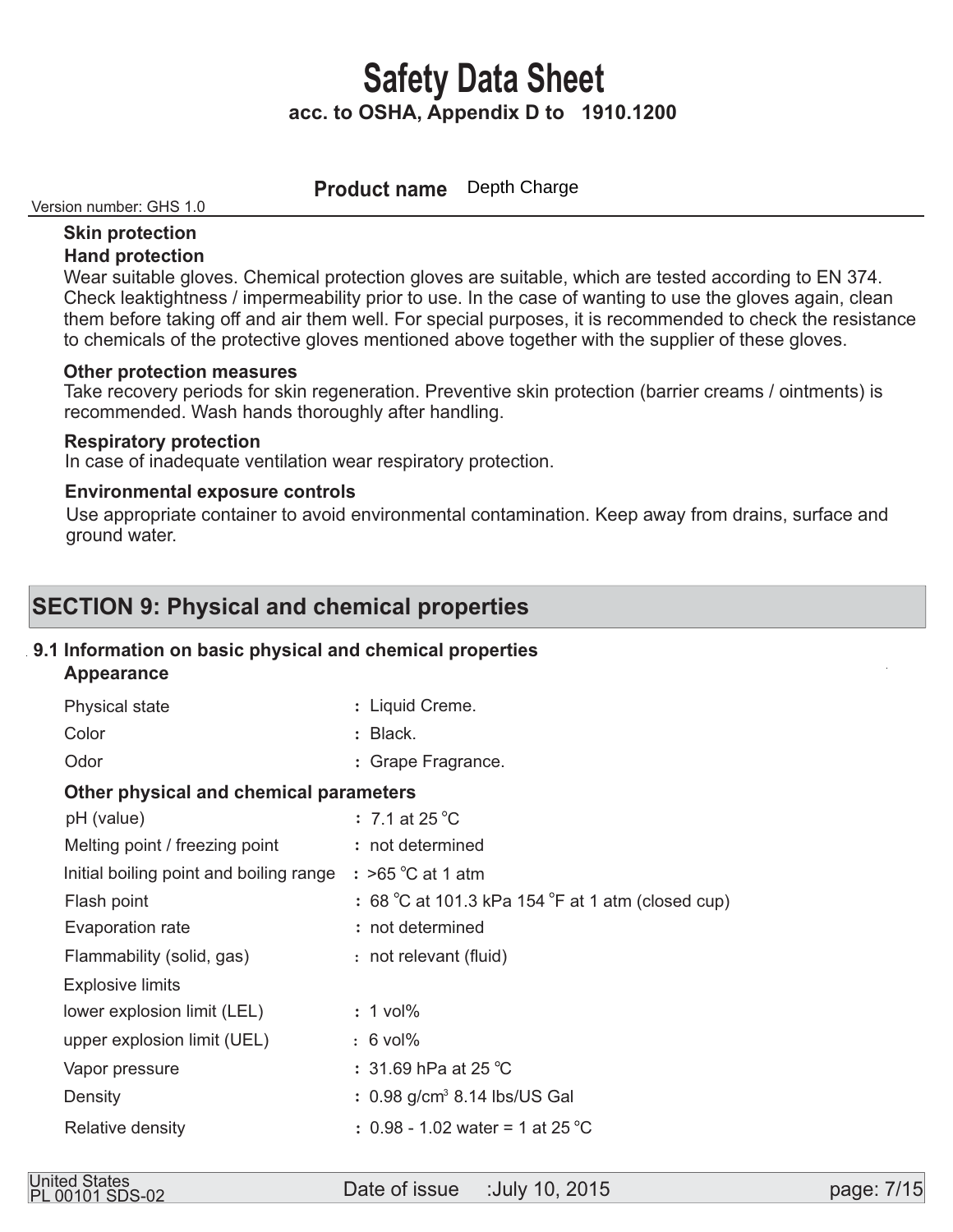| Version number: GHS 1.0     | <b>Product name</b> Depth Charge    |
|-----------------------------|-------------------------------------|
| Solubility(ies)             | : not determined                    |
| Partition coefficient       |                                     |
| n-octanol/water (log KOW)   | : This information is not available |
| Auto-ignition temperature   | : not determined                    |
| <b>Viscosity</b>            | : not determined                    |
| <b>Explosive properties</b> | : none                              |
| Oxidizing properties        | : none                              |
|                             |                                     |

## **SECTION 10: Stability and reactivity**

#### **10.1 Reactivity**

 Concerning incompatibility: see below "Conditions to avoid" and "Incompatible materials". The mixture contains reactive substance(s): risk of ignition

#### **if heated**

risk of ignition

#### **Chemical stability 10.2**

See below "Conditions to avoid"

#### **Possibility of hazardous reactions 10.3**

No known hazardous reactions.

#### **10.4 Conditions to avoid**

Keep away from heat, hot surfaces, sparks, open flames and other ignition sources. No smoking.

#### **Hints to prevent fire or explosion**

 Use explosion-proof electrical/ventilating/lighting equipment. Use only non-sparking tools. Take precautio nary measures against static discharge.

#### **Physical stresses which might result in a hazardous situation and have to be avoided**  strong shocks

#### **Incompatible materials 10.5**

There is no additional information.

#### **Hazardous decomposition products**

Reasonably anticipated hazardous decomposition products produced as a result of use, storage, spill and heating are not known. Hazardous combustion products: see section 5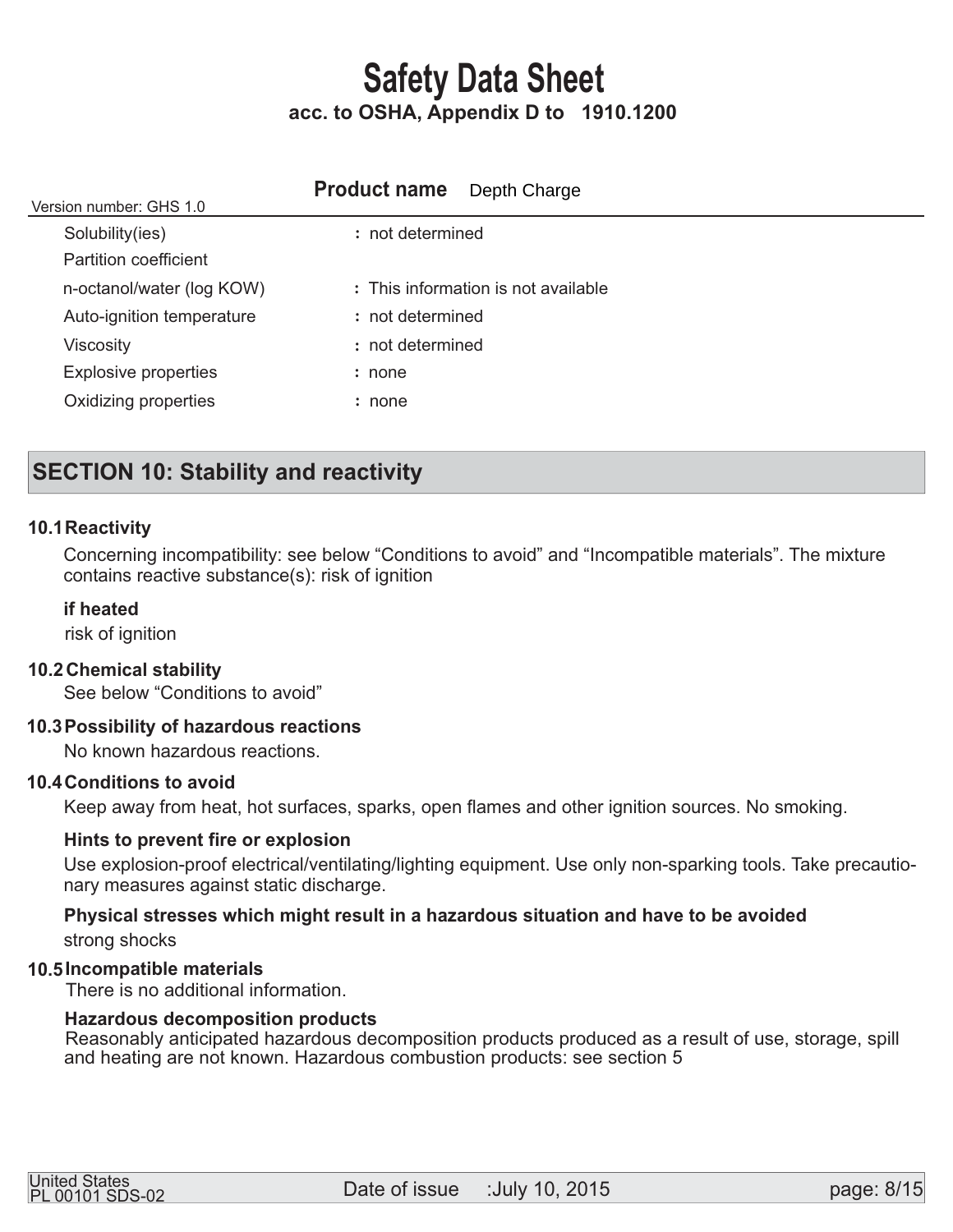**Product name** Depth Charge

Version number: GHS 1.0

### **SECTION 11. Toxicological information**

#### **11.1 Information on toxicological effects**

Test data are not available for the complete mixture.

#### **Classification procedure**

The method for classification of the mixture is based on ingredients of the mixture (additivity formula)

#### **Classification acc. to OSHA "Hazard Communication Standard" (29 CFR 1910.1200)**

#### **Acute toxicity**

Shall not be classified as acutely toxic.

#### **Skin corrosion / irritation**

Shall not be classified as corrosive / irritant to skin.

#### **Respiratory or skin sensitization**

Shall not be classified as a respiratory or skin sensitizer.

#### **Summary of evaluation of the CMR properties**

May cause genetic defects. May cause cancer. Shall not be classified as a reproductive toxicant.

#### **Carcinogenicity**

National Toxicology Program (United States) none of the ingredients are listed IARC Monographs **none** of the ingredients are listed

| Name of substance | Name acc. to<br>inventory | <b>CAS No</b>  | $wt\%$ | Classifi-<br>cation | <b>Remarks</b>            | <b>Number</b>     |
|-------------------|---------------------------|----------------|--------|---------------------|---------------------------|-------------------|
| ethyl alcohol     | Ethanol                   | 64-17-5 0.1157 |        |                     | in alcoholic<br>beverages | Volume<br>96,100E |

#### **Specific target organ toxicity (STOT)**

#### **Specific target organ toxicity - single exposure**

Shall not be classified as a specific target organ toxicant. (single exposure).

#### **Specific target organ toxicity - repeated exposure**

Causes damage to organ through prolonged or repeated exposure.

#### **Aspiration hazard**

May be fatal if swallowed and enters airways.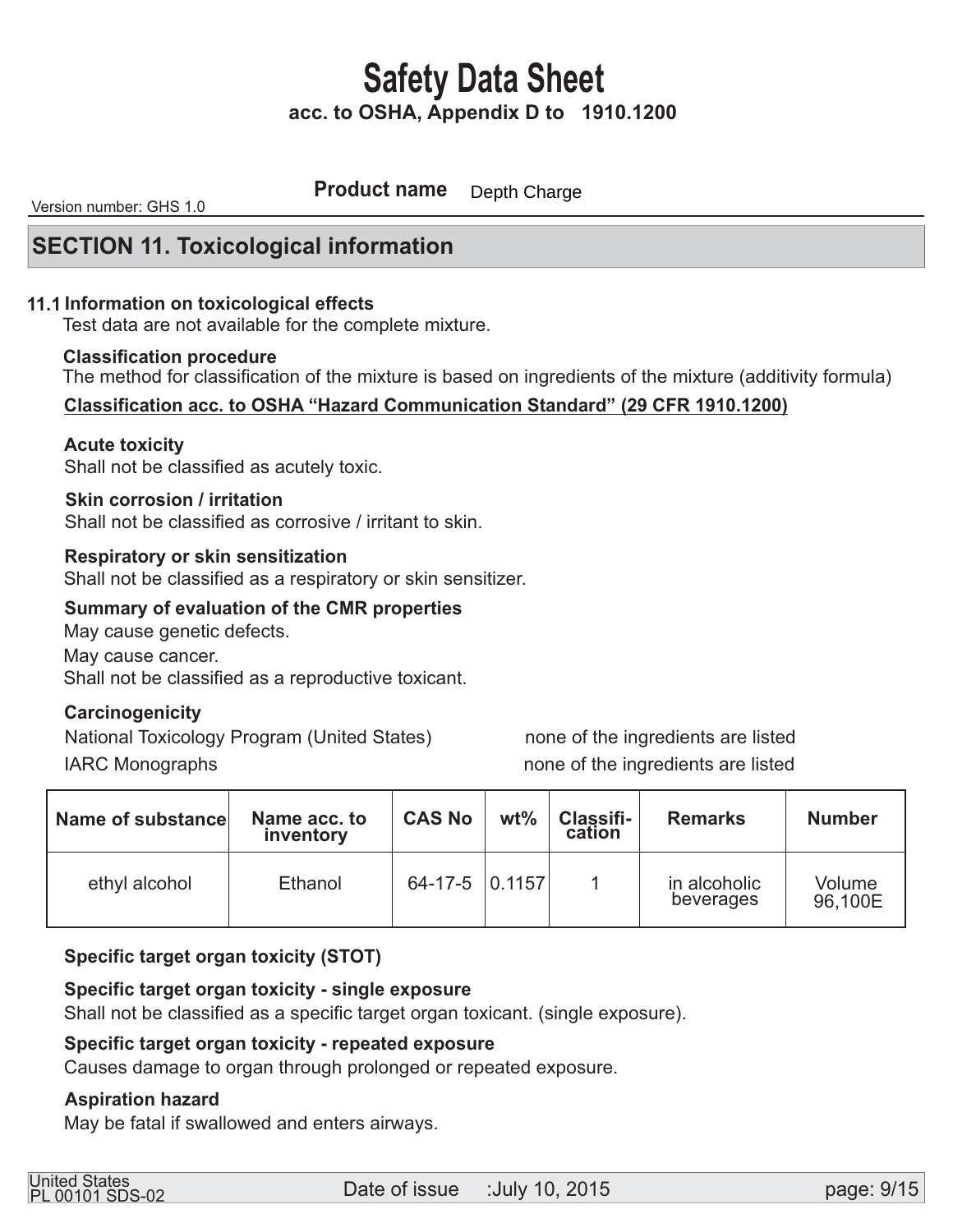**Product name** Depth Charge

Version number: GHS 1.0

### **SECTION 12: Ecological information**

#### **12.1 Toxicity**

#### **Aquatic toxicity (acute)**

Shall not be classified as hazardous to the aquatic environment.

#### **12.2 Process of degradability**

Data are not available.

#### **12.3 Bioaccumulative potential**

Data are not available.

#### **Bioaccumulative potential of components of the mixture**

| Name of substance       | <b>CAS No</b> | <b>BCF</b> | <b>Log KOW</b> | <b>BOD5/COD</b> |
|-------------------------|---------------|------------|----------------|-----------------|
| <b>Stoddard Solvent</b> | 8052-41-3     |            | 7.15           |                 |

#### **12.4 Mobility in soil**

Data are not available.

### **12.5 Results of PBT and vPvB assessment**

Data are not available.

#### **12.6 Other adverse effects**

Data are not available.

### **SECTION 13: Disposal considerations**

#### **13.1 Waste treatment methods**

# **Waste treatment-relevant information**

Solvent reclamation/regeneration.

#### **Sewage disposal-relevant information**

 Do not empty into drains. Avoid release to the environment. Refer to special instructions / safety data sheets.

#### **Waste treatment of containers / packages**

 Completely emptied packages can be recycled. Handle contaminated packages in the same way as the substance itself.

#### **13.2 Remarks**

 Please consider the relevant national or regional provisions. Waste shall be separated into the categories that can be handled separately by the local or national waste management facilities.

| United States<br>PL 00101 SDS-02 |  |  |
|----------------------------------|--|--|
|                                  |  |  |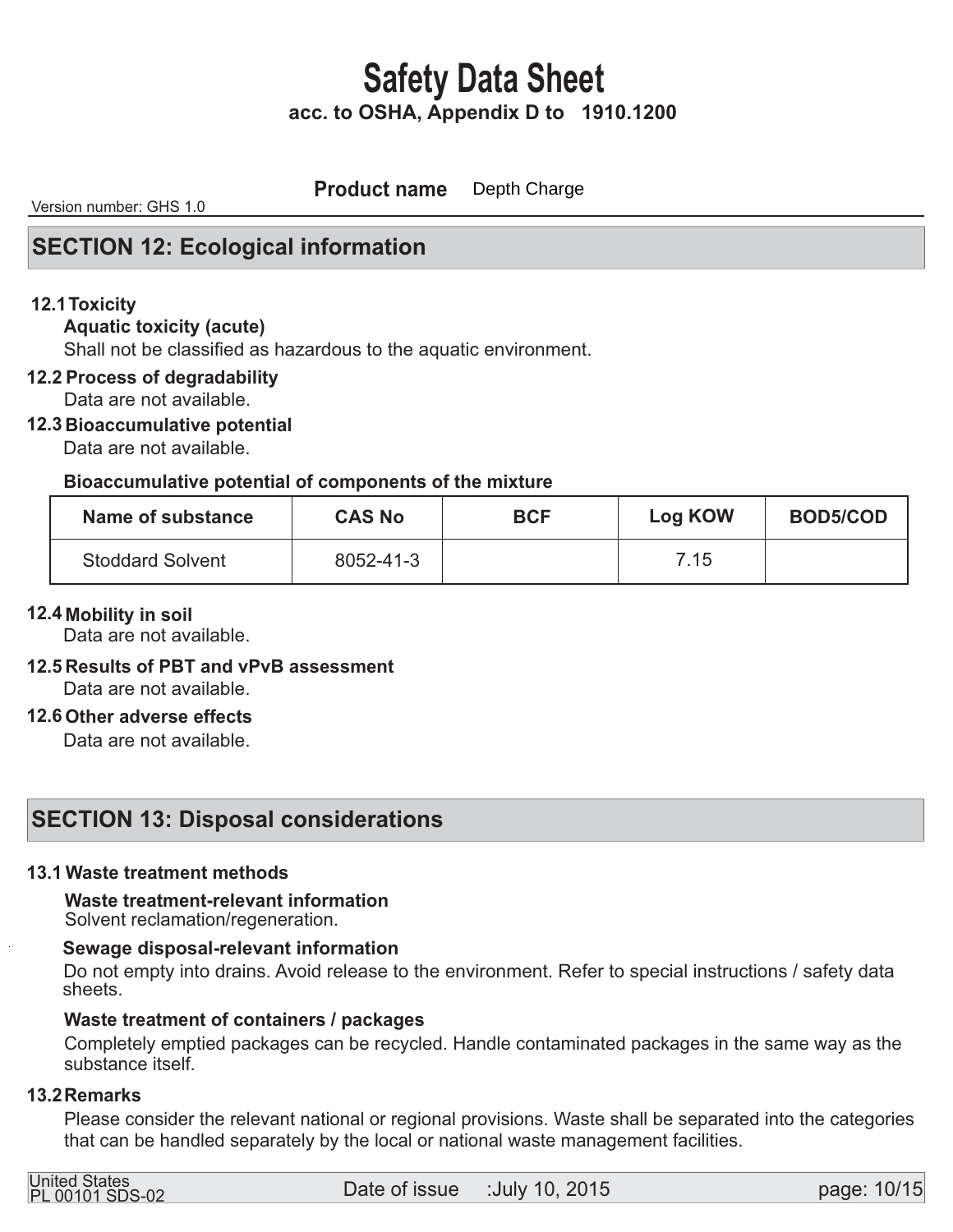**14.6 Special precautions for user**  There is no additional information. **SECTION 14: Transport information** (not subject to transport regulations) **14.2** UN proper shipping name not relevant Class **14.4 Packing group the contract of the contract of the 14.4 Packing group that contract of the contract of the contract of the contract of the contract of the contract of the contract of the contract of the contract of th** none (non-environmentally hazardous acc. to the dangerous goods regulations) **14.3** Transport hazard class(es)  **14.1 14.5** Environmental hazards Version number: GHS 1.0 **Product name** Depth Charge

 The cargo is not intended to be carried in bulk. 14.7 Transport in bulk according to Annex II of MARPOL 73/78 and the IBC Code

## **SECTION 15: Regulatory information**

### **15.1 Safety, health and environmental regulations specific for the product in question**

#### **National regulations (United States)**

#### **SARA TITLE III (Superfund Amendment and Reauthorization Act)**

 List of Extremely Hazardous Substances (40 CFR 355) (EPCRA Section none of the ingredientes are listed 302 and 304)

Specific Toxic Chemical Listings (40 CFR 372) (EPCRA Section 313) none of the ingredients are listed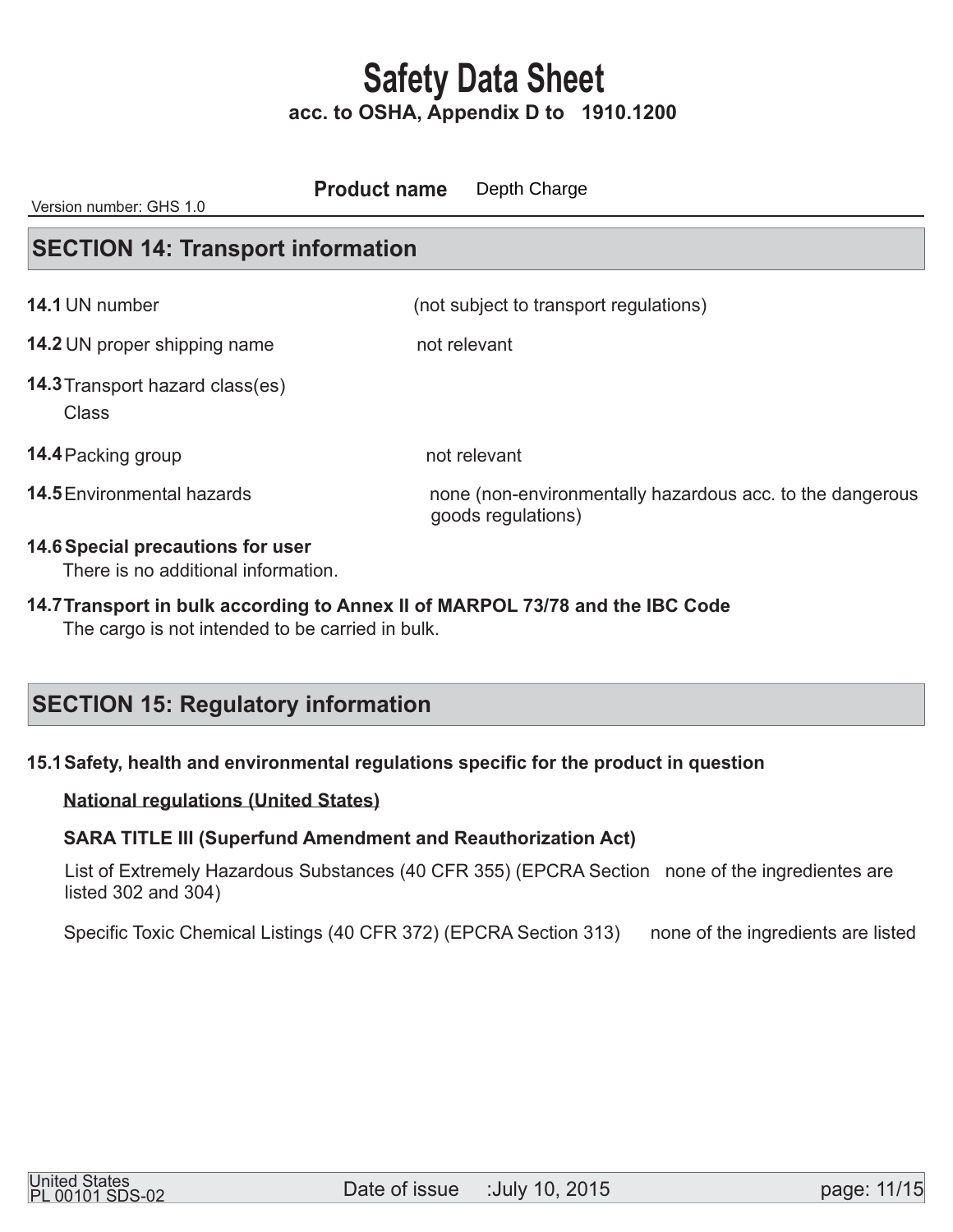#### **Product name** Depth Charge

Version number: GHS 1.0

### **Industry or sector specific available guidance(s) NPCA-HMIS<sup>®</sup> III**

Hazardous Materials Identification System (American Coatings Association)

| Category                         | Rating  | <b>Description</b>                                                                                                                                                   |
|----------------------------------|---------|----------------------------------------------------------------------------------------------------------------------------------------------------------------------|
| Chronic                          | $\star$ | Chronic (long-term) health effects may result from repeated<br>overexposure.                                                                                         |
| <b>Health</b>                    | 0       | No significant risk to health.                                                                                                                                       |
| Flammability                     | 2       | Materials that must be moderately heated or exposed to rela-<br>tively high ambient temperatures before ignition can occur.                                          |
| Physical hazard                  | 0       | Materials that are normally stable, even under fire conditions,<br>and will not react with water, polymerize, decompose, condense,<br>or self-react. Non-explosives. |
| Personal protective<br>equipment |         |                                                                                                                                                                      |

### **NFPA® 704**

 National Fire Protection Association: Standard System for the Identification of the Hazards of Materials for Emergency Response (United States) National Fire Protection Association (United States)

| Category       | Degree of<br>hazard | <b>Description</b>                                                                                                          |
|----------------|---------------------|-----------------------------------------------------------------------------------------------------------------------------|
| Flammability   | $\mathbf{2}$        | Materials that must be moderately heated or exposed to rela-<br>tively high ambient temperatures before ignition can occur. |
| Health         | 0                   | Materials that, under emergency conditions, would offer no<br>hazard beyond that of ordinary combustible material.          |
| Instability    | $\bf{0}$            | Materials that are normally stable, even under fire conditions.                                                             |
| Special hazard |                     |                                                                                                                             |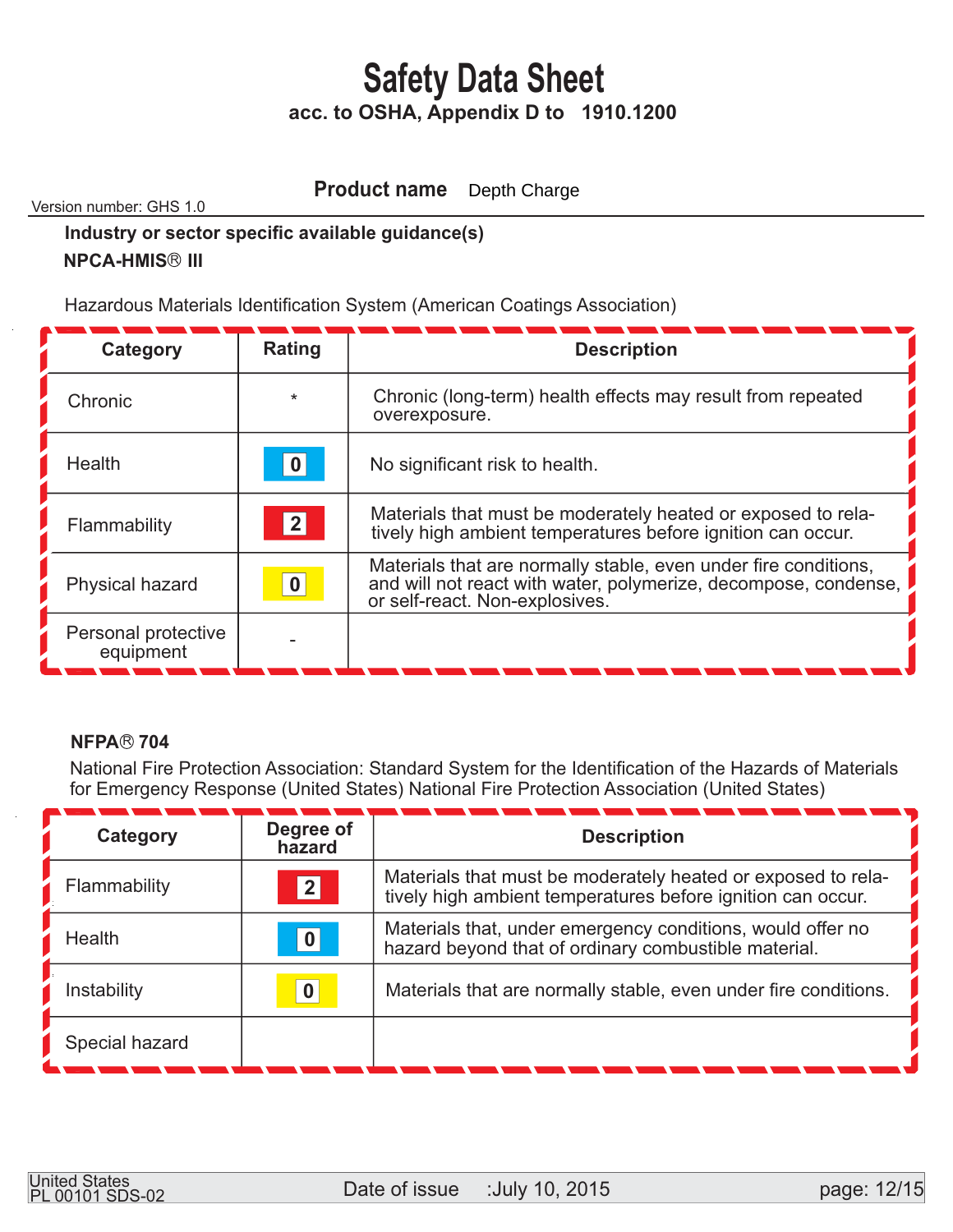#### **Product name** Depth Charge

Version number: GHS 1.0

#### **Right to know Hazardous Substance List**

| Name of substance       | <b>CAS No</b> | <b>Remarks</b> | <b>Classifications</b> |
|-------------------------|---------------|----------------|------------------------|
| <b>Stoddard Solvent</b> | 8052-41-3     |                | E?                     |

# **Legend**

Flammable - Second Degree.

### **Proposition 65 List of chemicals none of the ingredients are listed**

### **Relevant European Union (EU) safety, health and environmental provisions**

### **Classification according to GHS (1272/2008/EC,CLP)**

| <b>Hazard class</b>                                | Category | <b>Hazard class and category</b> |
|----------------------------------------------------|----------|----------------------------------|
| germ cell mutagenicity                             | 1B       | (Muta. 1B)                       |
| carcinogenicity                                    | 1Β       | (Carc. 1B)                       |
| specific target organ toxicity - repeated exposure |          | (STOTRE 1)                       |
| aspiration hazard                                  |          | (Asp. Tox. 1)                    |

# **SECTION 16: Other information**

### **Abbreviations and acronyms 16.1**

| Abbr.       | <b>Descriptions of used abbreviations</b>                                                                                     |
|-------------|-------------------------------------------------------------------------------------------------------------------------------|
| 29 CFR OSHA | 29 CFR \$1910.1001 - Occuptional Safety and Health Standards: Toxic and Hazardous Substances<br>(permissible exposure limits) |
| Asp. Tox.   | aspiration hazard                                                                                                             |
| <b>BCF</b>  | <b>BioConcentration Factor</b>                                                                                                |
| <b>BOD</b>  | <b>Biochemical Oxygen Demand</b>                                                                                              |
| Carc.       | carcinogenicity                                                                                                               |
| <b>CAS</b>  | Chemical Abstracts Service (Service that maintains the most comprehensive list of chemical substances)                        |
| <b>CLP</b>  | Regulation (EC) No 1272/2008 on classification, labeling and packaging of substances and mixtures                             |
| <b>CMR</b>  | Carcinogenic, Mutagenic or toxic for Reproduction                                                                             |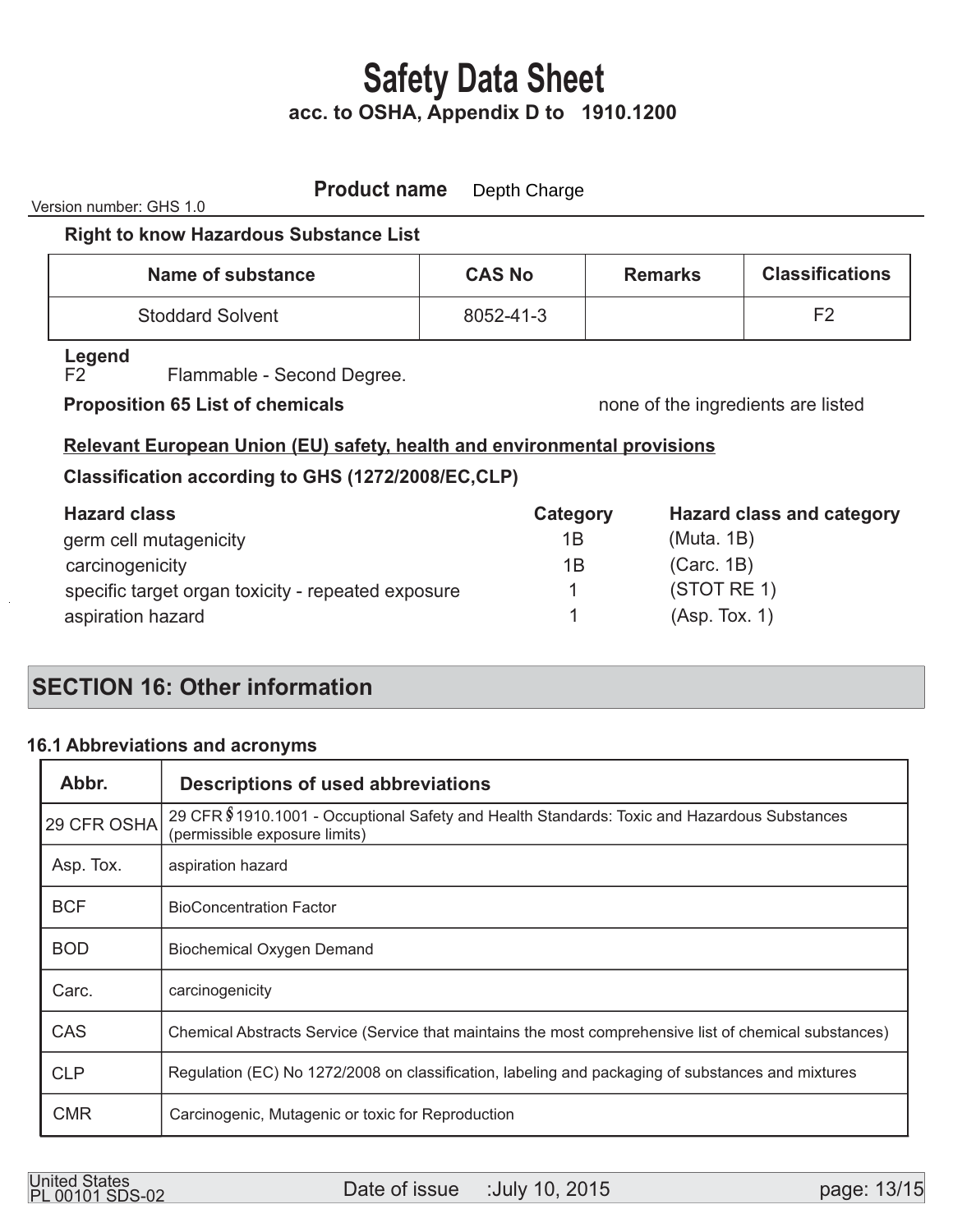#### **Product name** Depth Charge

Version number: GHS 1.0

#### **Abbreviations and acronyms**

| Abbr.                     | <b>Descriptions of used abbreviations</b>                                                                                                 |
|---------------------------|-------------------------------------------------------------------------------------------------------------------------------------------|
| COD                       | chemical oxygen demand                                                                                                                    |
| <b>DMEL</b>               | <b>Derived Minimal Effect Level</b>                                                                                                       |
| <b>DNEL</b>               | Derived No-Effect Level                                                                                                                   |
| Flam. Liq.                | Flammable liquid                                                                                                                          |
| <b>GHS</b>                | "Globally Harmonized System of Classification and Labelling of Chemicals" developed by the United<br><b>Nations</b>                       |
| <b>IARC</b><br>Monographs | IARC Monographs on the Evaluation of Carcinogenic Risks to Humans                                                                         |
| log KOW                   | n-octanol/water                                                                                                                           |
| <b>MARPOL</b>             | International Convention for the Prevention of Pollution from Ships (abbr. of "Marine Pollutant)                                          |
| Muta.                     | germ cell mutagenicity                                                                                                                    |
| NFPA®704                  | National Fire Protection Association: System for the Identification of the Hazards of Materials<br>for Emergency Response (United States) |
| NPCA-HMIS®<br>Ш           | National Paint and Coatings Association: Hazardous Materials Identification System-HMIS® III, Third Edition                               |
| <b>OSHA</b>               | Occupational Safety and Health Administration (United States)                                                                             |
| <b>PBT</b>                | Persistent, Bioaccumulative and Toxic                                                                                                     |
| <b>PNEC</b>               | <b>Predicted No-Effect Concentration</b>                                                                                                  |
| ppm                       | parts per million                                                                                                                         |
| <b>STOT RE</b>            | specific target organ toxicity - repeated exposure                                                                                        |
| vPvB                      | very Persistent and very Bioaccumulative                                                                                                  |

#### **Key literature references and sources for data 16.2**

 OSHA Hazard Communication Standard (HCS), 29 CFR 1910.1200 49 CFR § 172.101 Hazardous Materials Table (DOT)